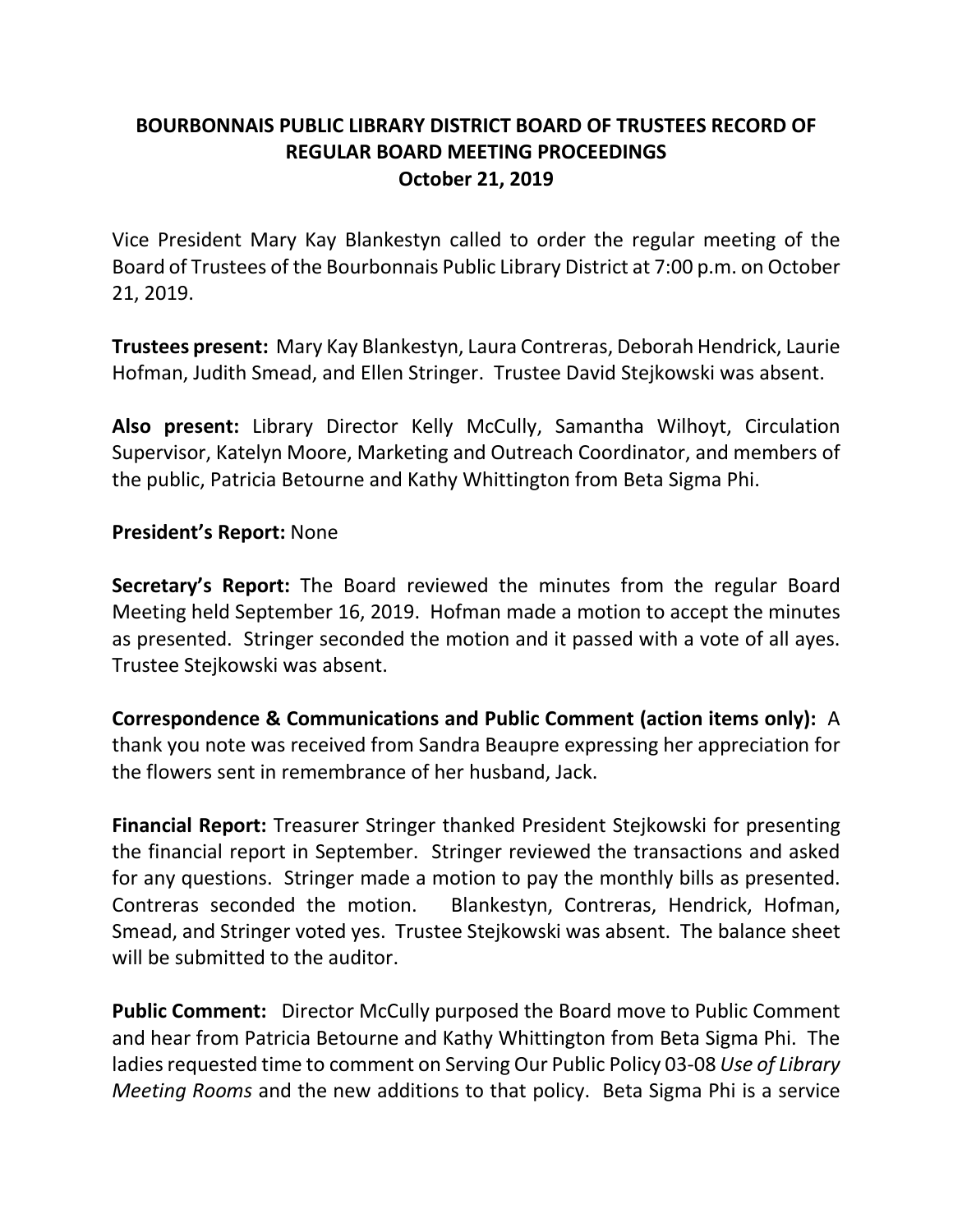sorority and uses the Library for their monthly meetings. They expressed their happiness with the library facilities and concern about the new fees. The Board will consider the comments made on behalf of Beta Sigma Phi.

### **Director's Report:**

Deadlines: October 22-24, Illinois Library Association Conference (Tinley Park, IL). November 18, Last day to adopt and publish resolution to levy additional .02 percent tax. December 3, Last day to adopt levy ordinance.

Building & Grounds: The Library had several systems damaged by the storm on September 27. As a result, the following repairs were made:

- 1. Electronic Sign- Two power supplies replaced by Friendly Signs.
- 2. Phone Lines- Repair-work to two of the fax/phone lines completed by Comcast and CNG.
- 3. Security System- Replacement of damaged control panel, system battery, and transformer completed by Protection Associates.

HVAC- Holohan Heating replaced parts that were causing the main air handler supply fan to fail on the Trane HVAC system.

Marketing: There are currently 1,245 people on the library email list (120 new). The Library has 1,785 likes on Facebook (70 new), and 449 followers on Instagram (38 new).

### **Technical Services:**

403 new items were added to the collection in September 2019. 1,166 items were deleted (high number due to 2018 magazine deletions).

# **Circulation Services:**

130 new library cards were created in September 2019. 18,080 physical items circulated in September 2019.

# **Adult Services:**

Program Assistant: A new Program Assistant has been added to the Adult Services Department. Former Reference Assistant, Briana Schott, will now assist Cassidy with displays, programming, and tracking staff continuing education.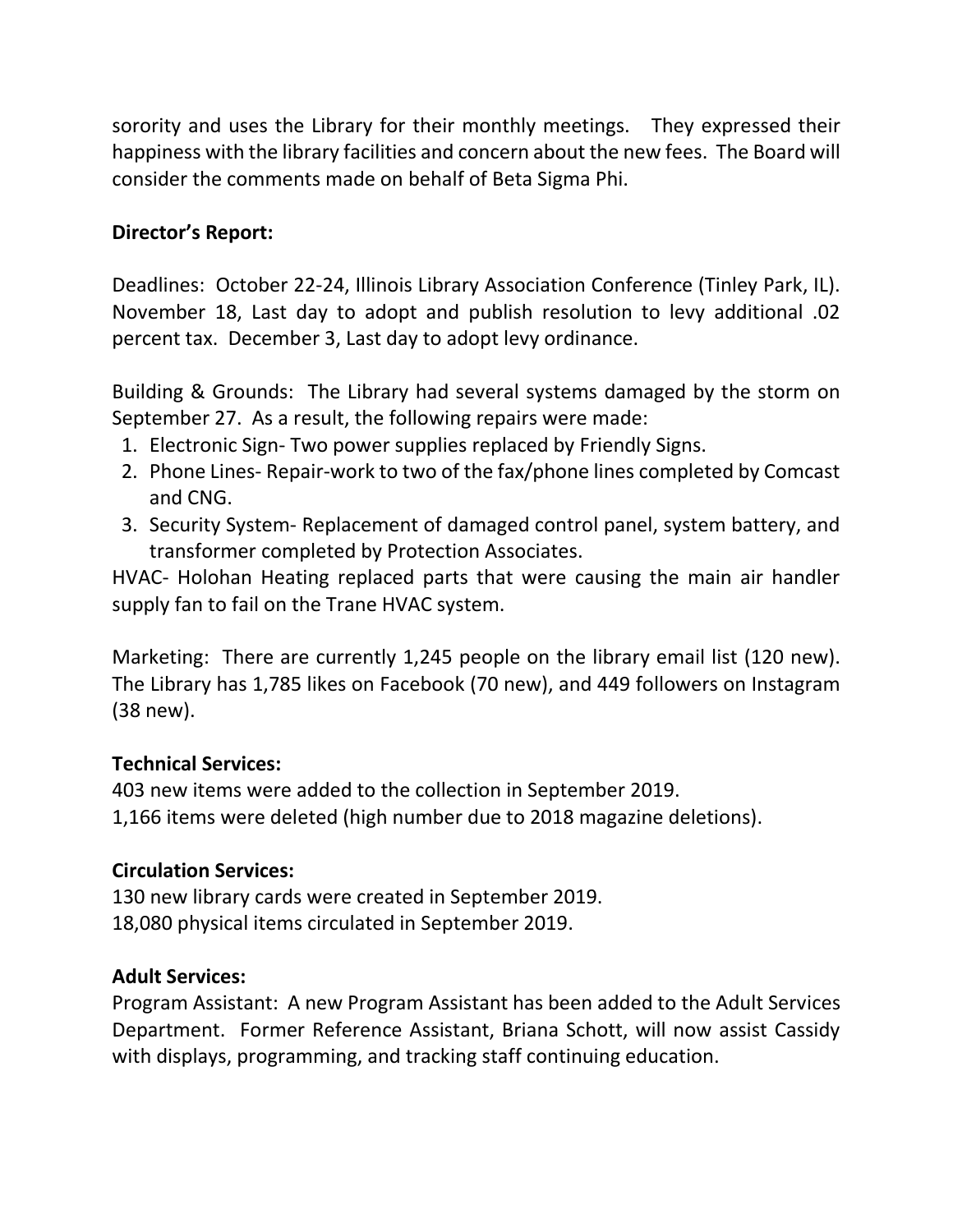Winter Reading Program: Adult Services is working on their first Adult Winter Reading Program. Stay tuned for further information on how to participate and win prizes.

### **Youth Services:**

Seventh Grade Classroom Tours: The Library hosted tours for all 7<sup>th</sup> grade Language Arts classes from the Bourbonnais Upper Grade Center. The Language Arts classroom with the most students that obtained a library card after the tours was celebrated with a pizza party. Congratulations to Mrs. Mountain's class that won the party this year!

Barbie Club: The Library holds weekly sessions of the Barbie Club on Tuesdays at 1 p.m. and on one Saturday per month. Many generous donations from the community helped the Barbie Club get started.

An Evening at Hogwarts: This all staff initiative was held Saturday, October 19, from 6:30 p.m. till 8:30 p.m. The Library was transformed into a celebration of all things Harry Potter. Over 80 people attended this afterhours event.

### **Committee Reports:**

**Personnel:** None **Finance:** None **Policy:** None **Building and Grounds:**

**Long Range Planning:** Community Engagement Presentation by Samantha Wilhoyt and Katelyn Moore. Samantha and Katey shared a presentation that summarized the Library's progress with long range planning goals and objectives relating to community engagement outlined in the 2018 Strategic Plan. The three goals of community engagement were discussed during the presentation. Those goals include: 1) form and strengthen relationships with local businesses, 2) create physical space that reflects the community and promotes interactions with the Library, and 3) develop an Outreach Plan. The Outreach Plan will start to be developed in November with Director McCully, Samantha, and Katey.

### **Unfinished Business:**